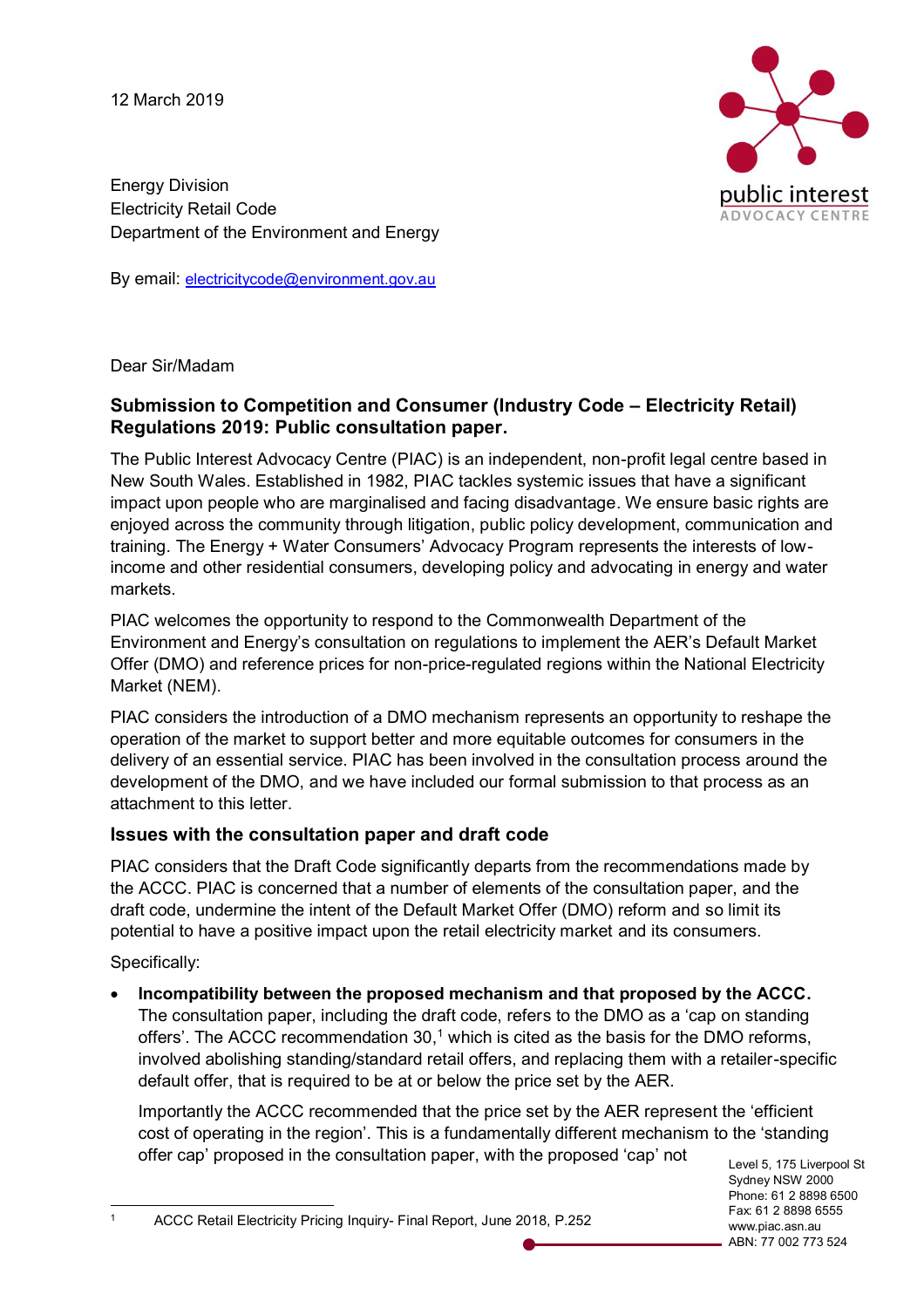achieving the key purposes intended by the ACCC recommendation, including:

## o **The proposed cap provides no protection for consumers**

A price cap provides no default protection for consumers so that, when their chosen deal or its benefits expire, they will continue to pay a 'fair price' for the provision of an essential service. While the number of consumers on 'standing offers' continues to decrease, it is incorrect to assume that all other consumers are being served by offers which are 'reasonable', fair or efficiently priced for the provision of an essential service.

The number of consumers who 'switch' in a 12 month period (and hence are likely to be receiving the headline benefits of their market offer) represent less than 30% of the market. As a result the majority of consumers are currently 'defaulting' to conditions that are functionally equivalent to standing offers.

The ACCC identified this as a cause of widespread consumer detriment, and a key reason to abolish standing offers in favour of a default offer mechanism that ensures consumers would be afforded appropriate protection of an offer which reflected the efficient cost of providing and essential service. As a high 'cap', the proposed mechanism outlined in the consultation paper fundamentally fails to offer this protection, allowing consumers to remain on offers which are manifestly inefficient.

## o **The proposed cap does not provide consumers with crucial market information**

To be able to engage effectively in the market, and make more informed choices regarding other offers and services when they do, consumers need a consistent indicator of a 'fair price' from their retailer (i.e. a deal that represents the intrinsic value of the essential service, or the efficient cost of the provision of that service). The current framework of standing offers fails because it offers consumers no transparency of the intrinsic value, or efficient cost of a retail electricity service. The proposed cap alone fails to remedy this and provide consumers with information regarding the efficiency of the AER determined price.

As a cap, the proposed mechanism is functionally no different to the current standing offer, where market offers and discounts are opaque and confusing because the reference point from which they are calculated does not transparently relate to the actual costs of the provision of service.

The intended role of the default offer as proposed in the ACCC recommendation was to provide a consistent reference point for market offers and discounts that was tied to the efficient costs of service provision, giving consumers a 'value anchor' to make informed decisions regarding offers that may be higher or lower than the default, reasonable price. The proposed cap in this consultation paper fails to provide this information to the market and consumers.

## • **The proposed criteria of 'small customer' excludes many consumers**

PIAC is concerned that the draft code excludes a wide range of consumers, entrenching disadvantage for some vulnerable consumers who are most in need of the potential protections of an effective default offer mechanism. Specifically:

## o **Consumers in embedded networks**

There are hundreds of thousands of consumers currently supplied by embedded networks, <sup>2</sup> including the low-cost apartment blocks, retirement homes, and long-stay caravan parks that vulnerable, low income consumers rely upon.

<sup>&</sup>lt;sup>2</sup> The Queensland department of Energy and Water supply estimated that, in Queensland alone in 2015, there were likely to be over 300,000 consumers being supplied under an embedded network arrangement.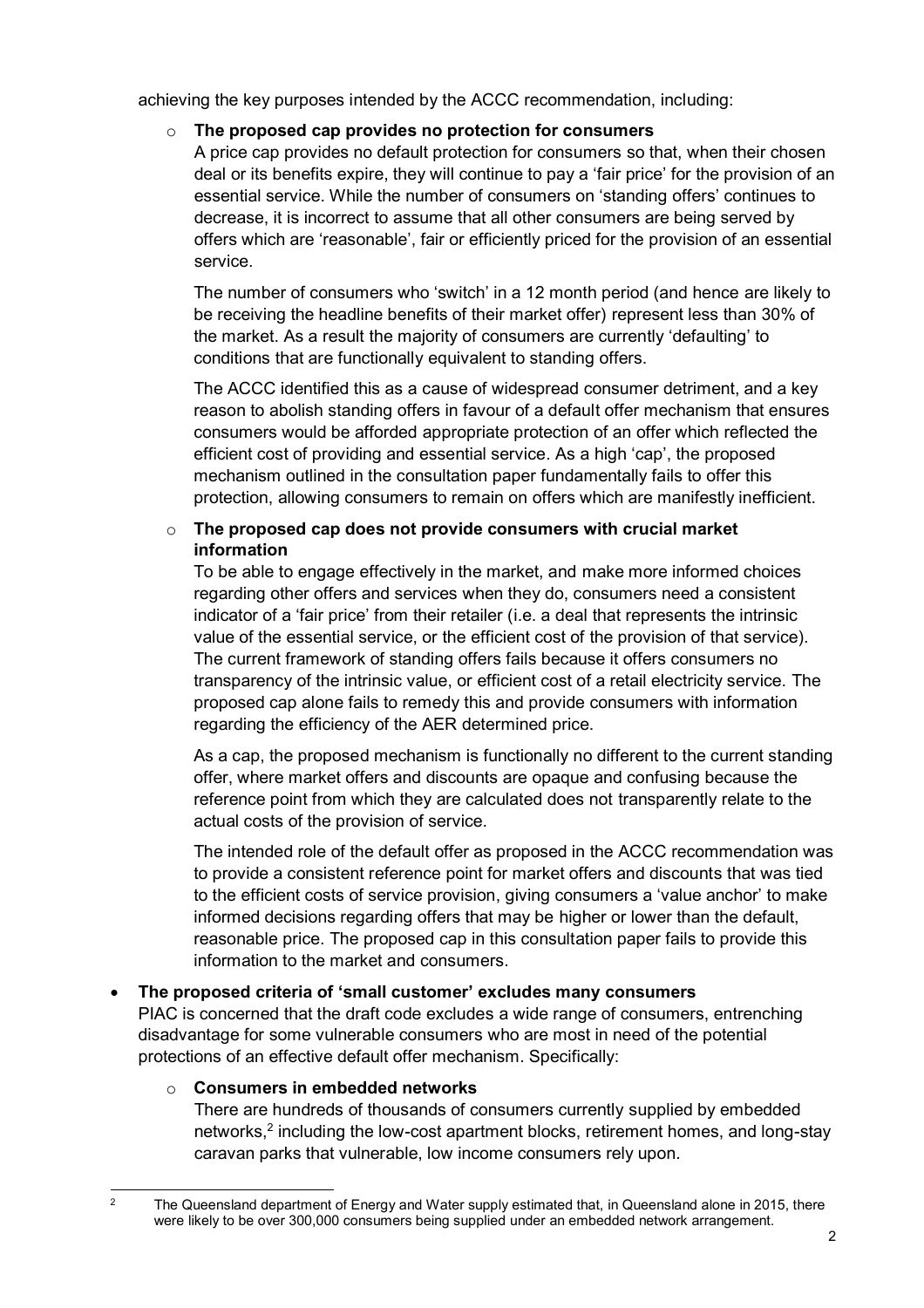The Australian Energy Market Commission (AEMC) is currently reviewing the regulatory framework for embedded networks, with a view to addressing the significant differences between the protections and opportunities available to consumers in embedded networks compared to those in the National Electricity Market. Access to fairer price protections and competition are key to the AEMCs reforms, and the proposed criteria in the code would undermine the potential of those reforms to benefit consumers in embedded networks.

#### o **Consumers with 'varying' tariffs**

While there are complications in determining an appropriate method for estimating a default offer comparison for tariff structures that include a time of use or demand variation, such that at this time the AER might consider doing so to be problematic, this should not be an exclusion criterion.

With the roll-out of smart metering and ongoing reform towards more cost reflective pricing (at least at a network level), the already significant proportion of consumers with 'varying' tariffs, is likely to rapidly increase. Further, in many cases consumers have little understanding or agency regarding the switch to these tariffs structures and require information and protection that an effective default price can provide.

If the AER is to provide indicative modelling on 'usage' to serve as a basis for the creation of default prices, it is also possible for similar indicative profiles to be created for time of use and demand tariffs. Proceeding with the Code as drafted would curtail the AERs scope to pursue this avenue in the interests of effective market retail market information, and the broad interests of consumer protection and benefit.

## • **The code inappropriately directs the AER to have regard to a retailers' profit.**

The wording of division 4(b) in Division 4 of the draft code specifically requires the AER to have regard for the principle that a retailer should make a profit, in determining what is a reasonable price per customer.

PIAC considers this an inappropriate direction. The subjective and vague language is likely to undermine the objectivity of any determination. A clause more in step with regulation across the industry, and reflecting the specific language utilised by the ACCC in its recommendation, would direct the AER to *'have regard to a reasonable margin, determined by national and international benchmarking, in the efficient provision of retailer electricity services*.'

## • **The code directs the AER to have regard to the costs related to acquiring and retaining customers.**

While the ACCC recommendation also referred to the inclusion of this cost in calculating the efficient cost of providing an electricity service, PIAC disagrees that this level of prescription in the Code is helpful. As we set out in our submission to the AER, there is no means by which an efficient or reasonable cost of customer acquisition and retention can be determined. PIAC contends that in the current retail market this is an inefficient cost.

Retailers can internally subsidise acquired and retained customers by ensuring that the majority of their customer base (the 70% who are either on standing offers or market offers with expired benefits that are functionally the same as standing offers) are paying inflated costs, well above what is efficient. In this context PIAC contends that the only efficiency that can be applied to these costs is to make no explicit allowance for them, with retail businesses being required to make their own internal business decisions regarding the use of their retail margin (i.e. they can either retain this margin as profit, or 'spend' it to buy customers and growth).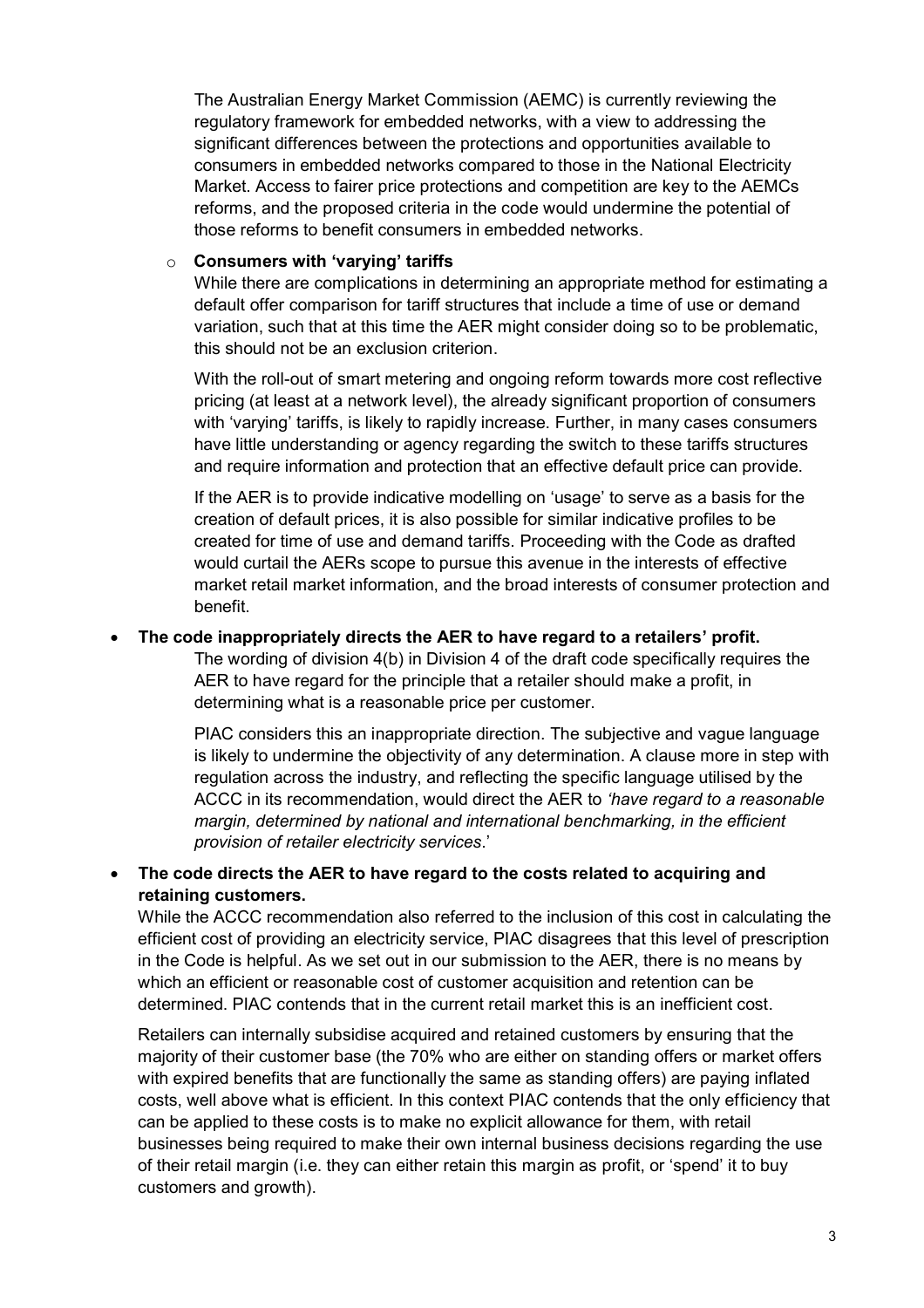• **The Code requires the AER to have regard to the prices charged by retailers in setting its price.**

PIAC considers that it is not appropriate to consider retailers' actual pricing in determining what is an efficient, reasonable or fair price. The purpose of this reform is to respond to evidence that retailers are offering prices that are unreasonable, inefficient, which are having widespread negative impacts upon consumers in the provision of an essential service. As set out in our submission to the AER attached to this letter, reference to opaque, inefficient and unreasonable pricing provides no objective guidance to the AER in making its own determinations regarding default prices. Requiring the AER to have regard to retail prices is helpful, but it is important this does not complicate the AER's role or provide more avenues for the opacity and unjustifiable dispersion of offers in the market to distort the final price determination.

We note the release this week of the Victorian Essential Services Commission (ESC) draft Victorian Default Offer (VDO)<sup>3</sup>, and the difference in both principle and application, between it and those outlined in the consultation paper and Draft Code. PIAC contends that the Draft VDO more appropriately reflects the intent of the ACCC recommendations upon which this process is predicated, and better implements objective principles that will benefit consumers and the effective operation of a competitive retail market.

PIAC strongly recommends that the Department consider the draft VDO, with particular reference to the rationale and architecture it outlines, with a view to ensuring that the finalised code better reflects the recommendations made by the ACCC, and the consumer benefits they are intended to deliver.

## **Continued engagement**

PIAC would welcome the opportunity to meet with the staff at the Department, and other stakeholders to discuss these issues in more depth. We looks forward to providing further detail on the issues explored in this submission. For further engagement please contact Douglas McCloskev.

Yours sincerely,

## **Douglas McCloskey**

Policy Officer, Energy and Water Public Interest Advocacy Centre

Direct phone: +61 2 8898 6534 E-mail: dmccloskey@piac.asn.au

# **Craig Memery**

Policy Team Leader, Energy and Water Public Interest Advocacy Centre

| Direct phone: | +61 2 8898 6522     |
|---------------|---------------------|
| E-mail:       | cmemery@piac.asn.au |

 <sup>3</sup> Victorian Essential Services Commission – Draft Victorian Default Offer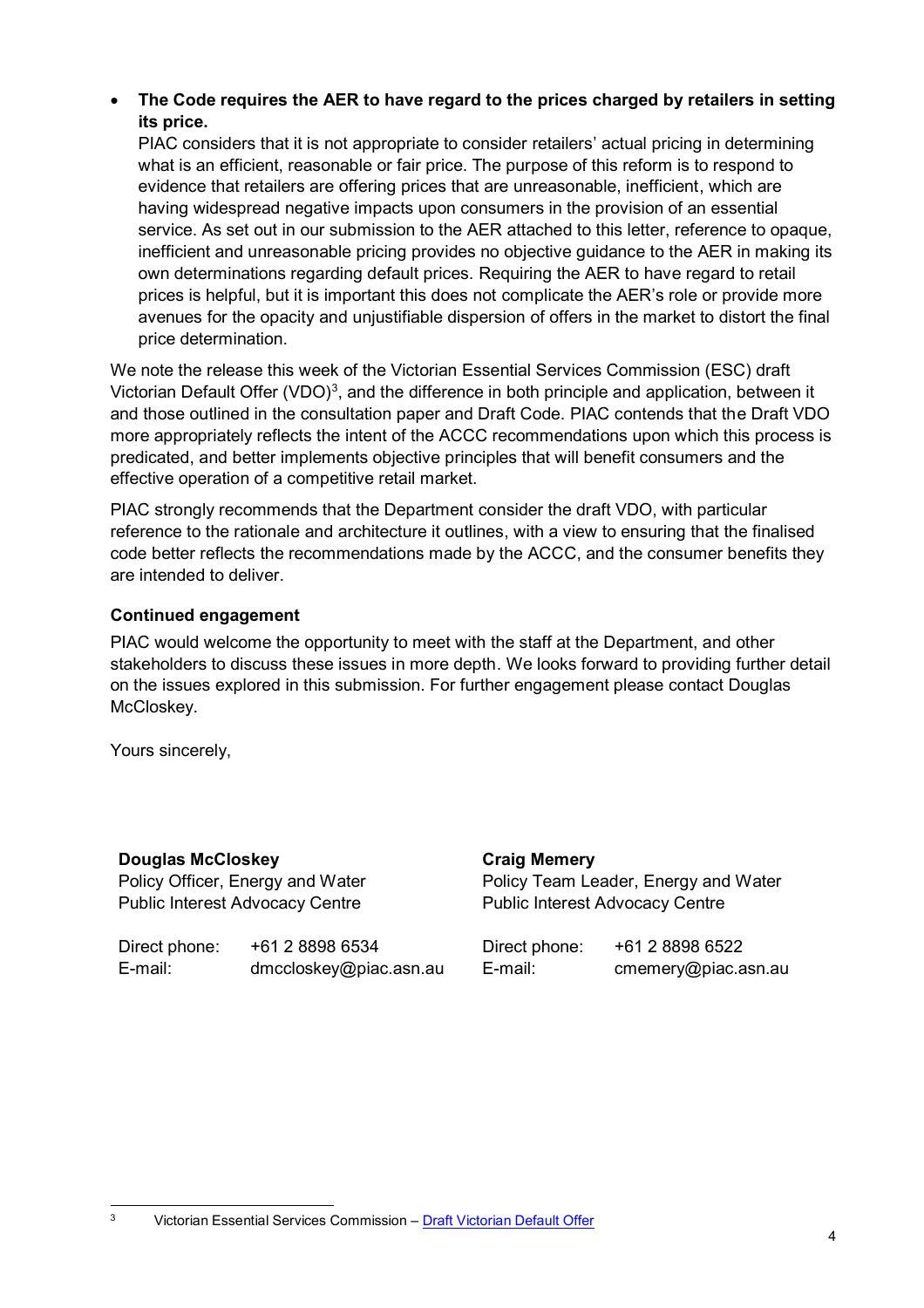# **Appendix - previous submission to AER DMO consultation**

Mark Feather General Manager, Policy and Performance Australian Energy Regulator

By email: DMO@aer.gov.au

Dear Mr Feather,

## **Submission to Default Market Offer Price position paper**

The Public Interest Advocacy Centre (PIAC) is an independent, non-profit legal centre based in New South Wales. Established in 1982, PIAC tackles systemic issues that have a significant impact upon people who are marginalised and facing disadvantage. We ensure basic rights are enjoyed across the community through litigation, public policy development, communication and training. The Energy + Water Consumers' Advocacy Program represents the interests of lowincome and other residential consumers, developing policy and advocating in energy and water markets.

PIAC welcomes the opportunity to respond to the AER's position paper on the development of a Default Market Offer (DMO) price for retail electricity. PIAC strongly supports the need for significant reform to default retail pricing, and welcomes the recognition that, as it stands, the retail electricity market does not operate in the interests of consumers. The introduction of a DMO mechanism represents an opportunity to reshape the operation of the market to support better and more equitable outcomes for consumers in the delivery of an essential service.

## **The market implications of considering electricity as an essential service**

Electricity is an essential service. The recent Thwaites review presented a guiding principle which should frame any considerations of the shape and structure of the retail electricity market, namely:

'Energy is an essential service and underpins our health and wellbeing, and our economic participation. As an essential service, consumers must purchase energy and must participate in the retail market even if they are not interested in the product and regardless of continued price rises. Energy must be accessible, affordable and reliable for all. Consumers are entitled to obtain easily understandable energy offers and enter into energy

contracts that provide value for money and don't contain negative surprises.' *<sup>4</sup>*

Getting a fair deal in the current energy market relies upon a high degree of consumer understanding and engagement. Consumers are required to remain informed about the available choices in the market, regularly assess those choices and 'switch' within or between retailers on a regular basis. The failures of the market are well documented, with most

 <sup>4</sup> Thwaites, *Independent review into electricity and gas markets in Victoria*, page 51.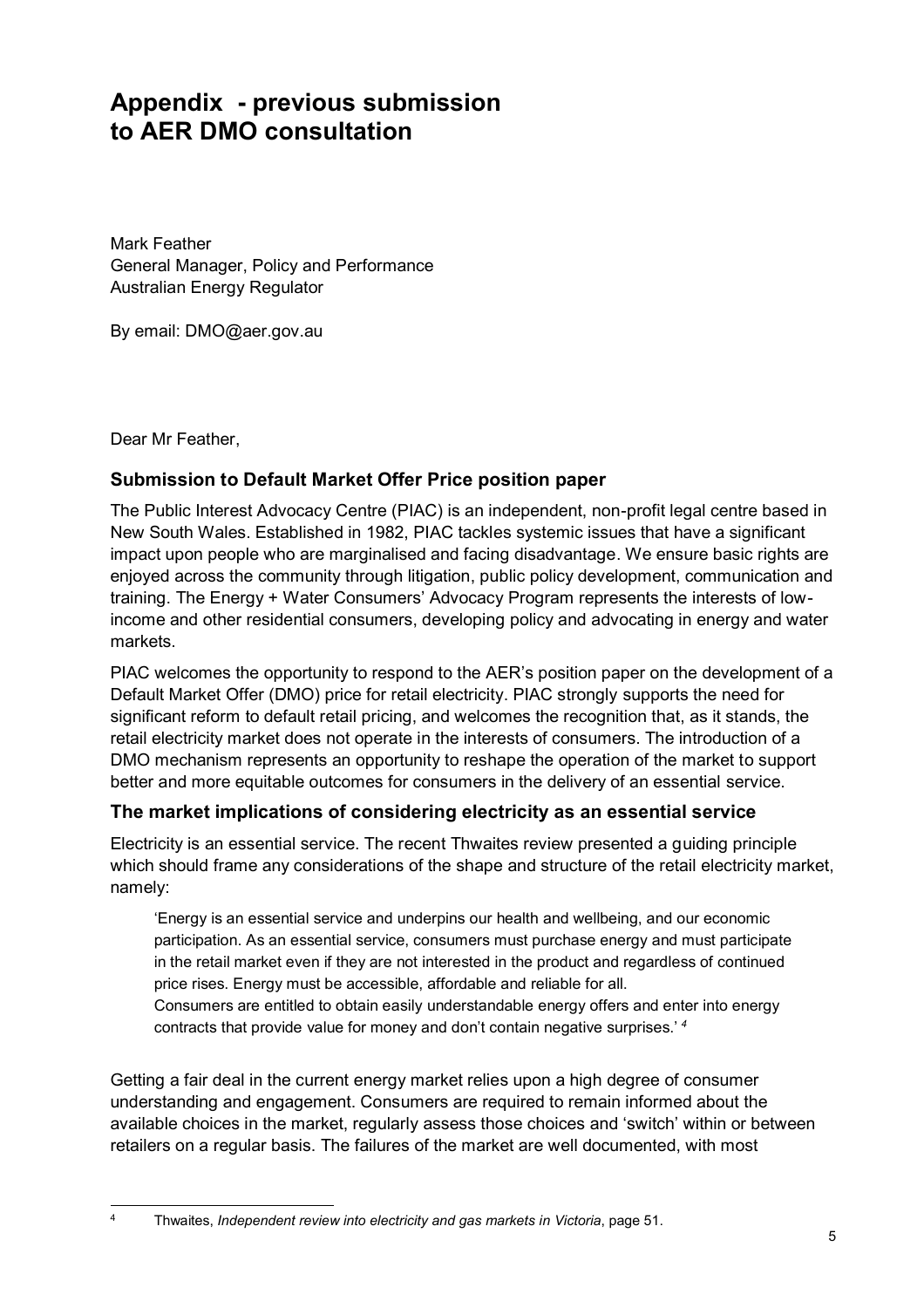

AN-Advantaged, not engaged AE - Advantaged, engaged DN - Disadvantaged, not engaged DE - Disadvantaged, engaged

Increasing level of engagement

consumers are paying above the lowest price for energy and many are paying above an efficient price.

In this context PIAC considers that the current 'outcomes' for consumers are a function of the interaction between their level of engagement and their level of potential 'advantage', which can be expressed in 4 broad categories.

## **Advantaged/able, not engaged (AN)**

This consumer cohort is disengaged from the energy market. While they do experience higher bills through suboptimal retail contracts, their potential socio-economic advantage means that they are often ignored in discussions regarding the operation of the competitive market and consumer outcomes, as they are considered to be able to be capable of dealing with the impacts of their lack of engagement. Increasingly however, evidence is showing that even consumers in middle incomes, are struggling with the cost of energy and are experiencing negative impacts as a result of their lack of engagement with the market<sup>5</sup>. PIAC considers the structure of the market framework and consumer protections are still relevant to this cohort, notwithstanding their current level of socio-economic advantage.

## **Disadvantaged/vulnerable, not engaged (DN)**

This consumer cohort, who most closely match those often referred to as 'vulnerable consumers', consistently have the worst outcomes. The combination of energy market disengagement and relative socio-economic disadvantage means that these consumers are unable to take advantage of better market contracts from energy retailers. Market frameworks should support them having the opportunity to benefit from engagement where possible, but it is critical that supporting frameworks must not require them to be engaged in order to pay a fair price for access to an essential service. Most importantly, the goal should be to improve the relative level of 'advantage' (that is move people from the DN cohort to the AN cohort), while giving them the opportunity to move to the AE cohort but not obliging them to do so.

## **Advantaged/able, engaged (AE)**

This energy consumer cohort are the only consumers able to operate as the current framework intends, and therefore only ones broadly getting good outcomes today. The combination of energy market engagement and relative socio-economic advantage means these consumers

 <sup>5</sup> Choice, *Consumer Pulse Report: July 2016*, page 8-9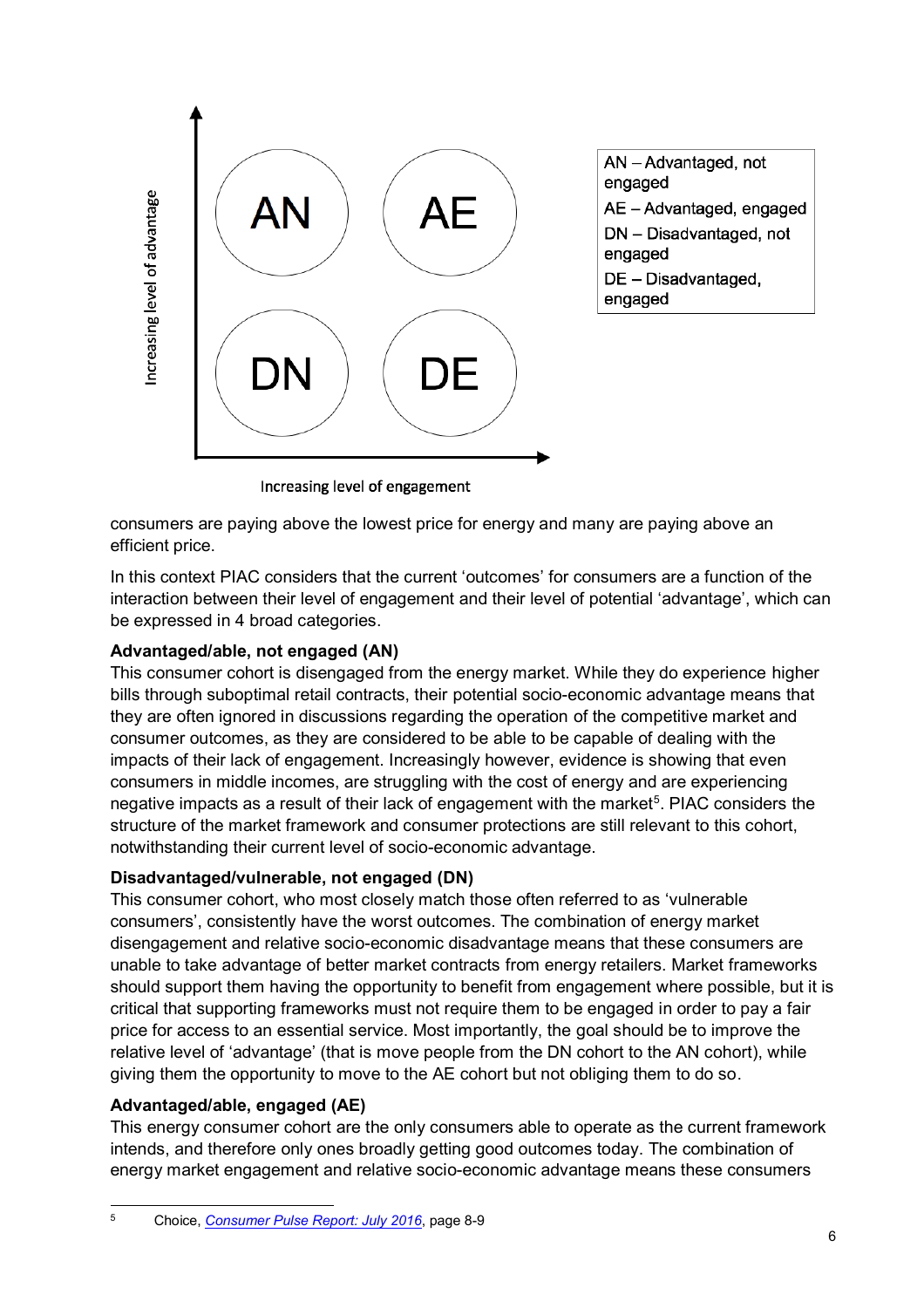are more likely to be on favourable retail energy contracts, and choose (and can afford) to be adopters of energy technology such as solar PV, energy storage and demand management systems. Competitive opportunities for these consumers should be encouraged, while recognising they are, by and large, the least at risk of disadvantage. PIAC considers all consumers should have the opportunity – but not an obligation – to move into this cohort. Importantly, the positive outcomes achieved by this cohort, are to some extent cross subsidised by the higher prices paid by those groups who are not engaged and able to negotiate better deals, particularly where 'loss-leading' contracts are involved.

# **Disadvantaged/vulnerable, engaged (DE)**

While this cohort still requires similar support to the DN cohort, their potential and preference for engagement means that they are able to ameliorate some impacts of disadvantage through more active participation in the energy market. However, PIAC's recent report on disconnections demonstrates that the constant requirement to remain informed and engaged is a significant burden for a cohort that is often burdened by compounding and overlapping vulnerabilities<sup>6</sup>. Further, their potential disadvantage (even something as simple and fundamental as being a renter) means that the potential benefits of their engagement are limited. Accordingly, the goal for this group should be ensuring that the framework provides the same protections of access to a fair price, while giving them the choice and opportunities to benefit from competition in the same way that the AE cohort has. It is important that these consumers do not continue to be burdened with the risk of not engaging (and the ongoing cost of engagement), and that they have the protection of a fair price for an essential service.

The current, largely deregulated market framework operates upon the assumption that any negative consumer outcomes can be improved by facilitating greater consumer information and engagement. However, the independent review of electricity and gas in Victoria presented an alternative perspective, which reflects PIAC's own consumer framework, and suggests that the essential service nature of electricity requires another approach:

'the lack of consumer engagement in energy markets can be viewed as consumers simply acting as if energy was still a monopoly product. It is possible the essential service nature of energy is responsible for this: consumers cannot exit the energy market, they need to use energy, and the amount of energy they purchase stays the same no matter which retailer they are with.'<sup>7</sup>

This is fundamental to the consideration of a DMO, its intended role and the most suitable and efficient structure to fulfil that role. The key considerations in determining the role and objective of the DMO are that:

- electricity is an essential service, which all consumers have a right to access equitably and, for a fair price,
- overall benefit to consumers as a whole, be weighed against potential impacts for particularly consumer cohorts,
- competition is a mechanism intended to deliver consumer benefits, not an end in itself or an intrinsic good in and of itself,
- competition of any kind must be evaluated 'qualitatively' as well as quantitatively, and that a more effective competitive market may involve a smaller number of competitors, with the scope to compete on a range of service aspects instead of (and in addition to) price, and
- the 'choice to choose or not to choose', should be a fundamental right for consumers in an essential service market, such as electricity. Active participation should not be required to ensure a fair price.

<sup>&</sup>lt;sup>6</sup> PIAC & UMR. Close to the Edge: A qualitative and quantitative study, November 2018. Pp 12-20<br><sup>7</sup> Physites *Independent review into electricity and gas markets in Victoria, page 38* 

<sup>7</sup> Thwaites, *Independent review into electricity and gas markets in Victoria*, page 38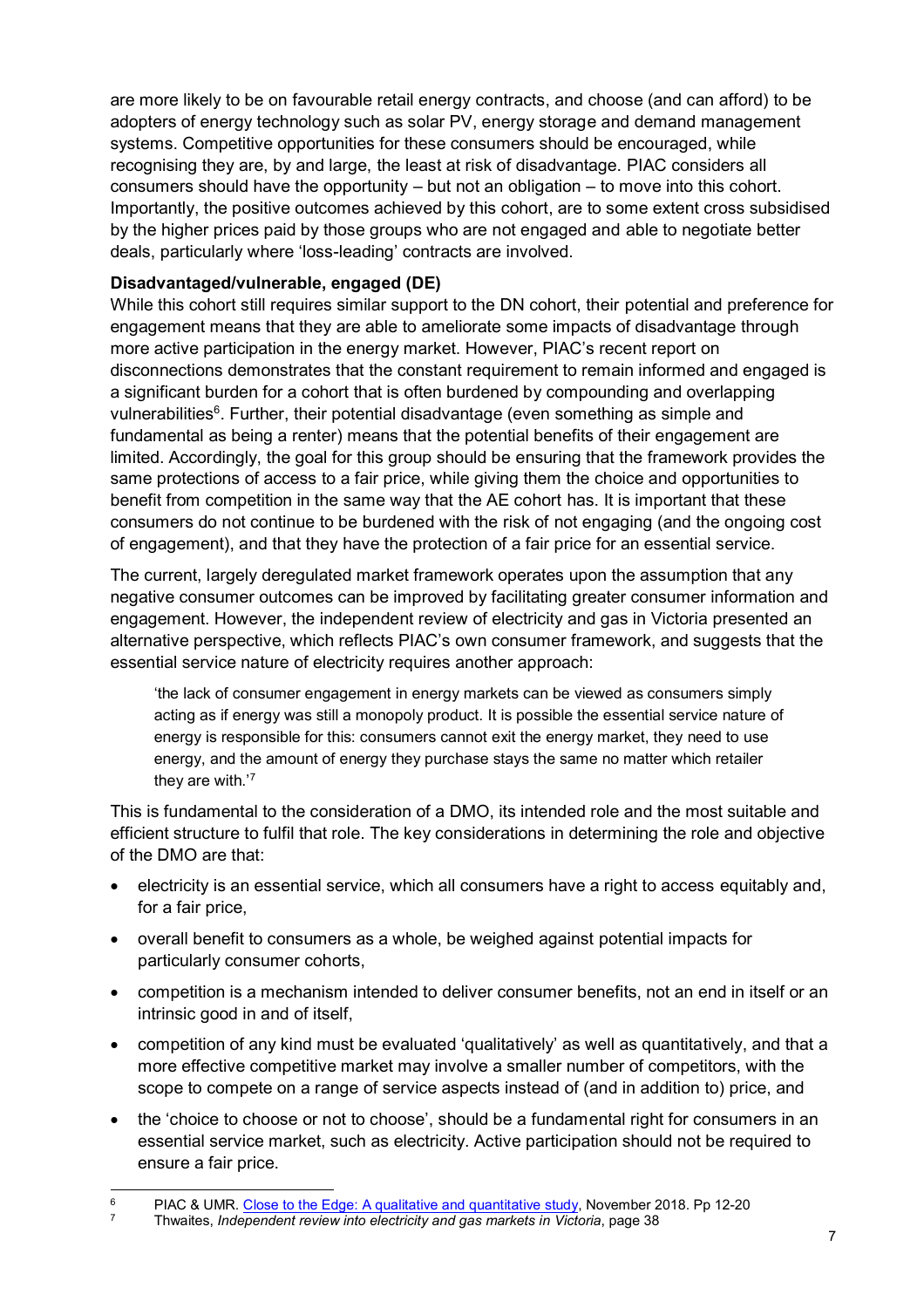PIAC accepts that any DMO that achieves such objectives will limit the ability of some retailers to continue with current business models, in particular those business models that today provide little or no discernible value for their customers. PIAC fundamentally rejects the notion that establishing a strong default mechanism that is designed to constrain consumer bills to a relatively efficient price is somehow anathema to market competition and innovation; to the contrary, a strong default mechanism places the incentive to innovate in a manner that will better serve customers though differentiation in service, rather than just price.

# **Establishing a Default Market Offer Price**

In the context of the framework and objectives outlined above, the primary considerations to draw from the ACCC's recommendations relating to the DMO are:

- That the standing offer and standard retail contracts be abolished and replaced with a default market offer at or below the price set by the AER,
- That retailers are required to supply consumers under a DMO on request or where a consumer does not make an explicit choice of market offer,
- That the DMO price should be the *efficient8* cost of operating within the region, including a reasonable cost of customer acquisition and retention (CARC), and
- That AER should publish a reference bill amount for each distribution zone, using AER household benchmarks and the DMO price.

## **Customer Acquisition and Retention**

In establishing a DMO mechanism for an essential service such as electricity, the consideration of what represents an 'efficient cost of operation' is fundamental. While the ACCC explicitly recommends that an allowance for 'reasonable CARC' be included in the formulation of a DMO, PIAC notes that there is no reliable means of determining a reasonable allowance for CARC that could be regarded as efficient. In its own final report, the ACCC sites a range of evidence to support this conclusion, including:

- That there is a positive correlation between 'switching rates' and an increase in CARC<sup>9</sup>, suggesting that increased activity related to a small number of customers is simply loading more costs into retail businesses,
- That the retail cost to serve (CTS) and CARC have moved in opposite directions over the last 5 years, with average retail CTS per residential customer falling by \$25 to \$90, where the average CARC per customer has steadily increased by 20% to \$48 over the same period<sup>10</sup>. While this seems a relatively small number, it is important to consider that this is averaged over all residential customers, and represents the cost of acquiring and retaining a relatively small proportion of 'desirable' customers who are churning (26% in Victoria and 19% in New South Wales),
- The difference between average CARC (\$40 for 'big 3' retailers and \$87 for other retailers) and CARC per acquired customer (\$283 for 'big 3' retailers and \$198 for other retailers)<sup>11</sup> illustrates the significant extent of effective cross subsidy as a result of costs imposed upon the majority of relatively static consumers for small number of 'acquired customers', and
- That retailers are engaging third party services that charge in excess of \$200 per acquired customer<sup>12</sup>. This represents a substantial, unproductive cost added into the supply chain,

Emphasis added

<sup>9</sup> ACCC, Retail Electrcity Pricing Inquiry- Final Report, June 2018, pg.229

<sup>10</sup> Ibid, pg.222

<sup>11</sup> Ibid, pg.230

 $12$  Ibid, pg. 231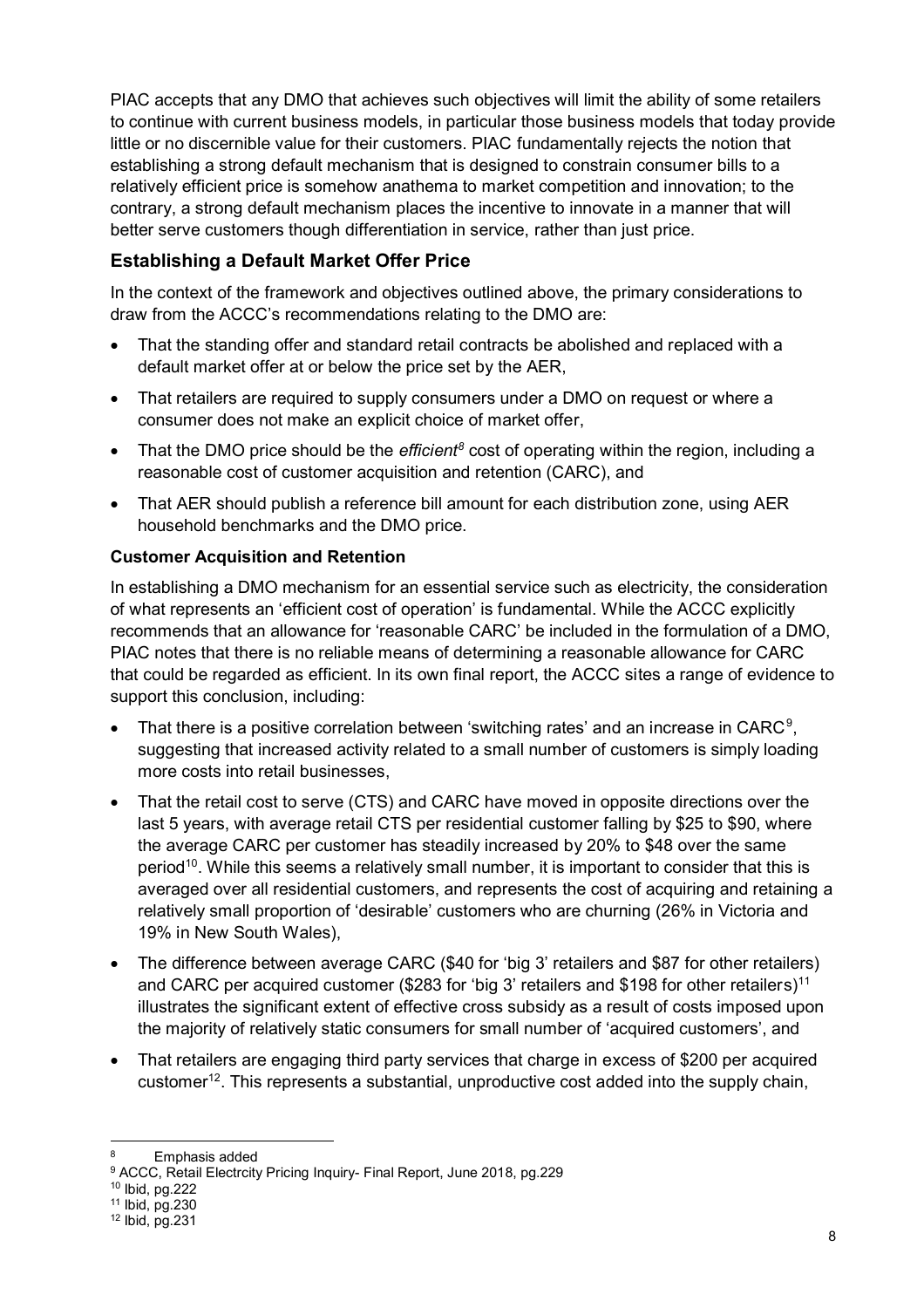that is neither transparent, nor, because it can be smeared across the remaining customer base, subject to significant drivers of efficiency.

CARC are driven by decisions made by retailers making choices, for very opaque businessspecific reasons, about which customers they believe to be desirable. It is difficult to argue this discretionary spending by retailers is a reasonable or efficient cost of business. PIAC contends that the only practical efficiency that could reasonably be applied to CARC, in the context of the formulation of a DMO, is to make no explicit allowance for it.

As an alternative, the formulation of an efficient price basis for the DMO should simply make allowance for efficient retail costs, and an additional 'fair' margin (which could be benchmarked and evenly applied across all jurisdictions). This would leave scope for the DMO price to allow retailer discretion to continue to 'spend' on CARC if they so choose, but not allow this to be unreasonably borne by consumers. More importantly it would introduce an efficiency incentive for any CARC incurred by retailers, something which does not currently exit. PIAC notes that this conclusion was supported by the ACT Independent Competition and Regulatory Commission<sup>13</sup>, and the Independent Review into Victorian retail energy Markets.

#### **Pricing approach**

The AER proposes to apply a 'top down' approach to the formulation of the DMO price in each distribution zone, utilising the median market offers and median standing offers for benchmark household consumption, and selecting some point between these as an indication of an efficient price. PIAC appreciates that there are a number of pragmatic considerations, including short externally imposed timeframes and difficulty accessing sufficiently detailed and accurate market information, behind the decision to employ a top-down approach in this initial process. However, we have significant concerns with the intended approach and the assumptions underpinning it. Specifically:

- It is well established that standing offers are significantly 'overpriced' and, as such, do not bear any relationship to efficient costs. Utilising even the 'median' point of standing offers as an upper boundary for calculation of a proxy for an efficient price is likely to significantly over-estimate and inflate the resulting price. PIAC recommends that as this process will involve abolishing them, standing offers not be part of the consideration of an efficient price.
- The position paper assumes that available market offers in 'competitive markets' are likely to reflect retailers' efficient costs, and be a practical proxy for them. This assumption is flawed because:
	- o it does not recognise the significant (and largely intentional) price dispersion that retailers create across their offers, often specifically to manipulate comparison tools (that is, offering multiple deals across a wide range that differ by a small and immaterial amount (such as \$1) that would qualify as 'unique offers' under the proposed framework),
	- $\circ$  It depends on data that is not available, on how many consumers are on each deal. Retailers create a spread of offers, which range from significantly above efficient costs, to potentially below efficient costs. The efficiency of any particular offer, then, is not discrete and depends upon how many customers remain on a given deal relative to others that retailers offer, and
	- $\circ$  It does not recognise that market offers are expressed as inclusive of discounts. These offers are mostly dependent upon conditions that may or may not be met by consumers (particularly consumers experiencing various forms of payment difficulty who have trouble paying on time). This undermines the value of these 'headline'

<sup>&</sup>lt;sup>13</sup> Independent Competition and Regulatory Commission (ICRC) 2017, Standing offer process for the supply of electricity to small customers from 1 July 2017, Report 6 of 2017, Final Report June 2017, p.28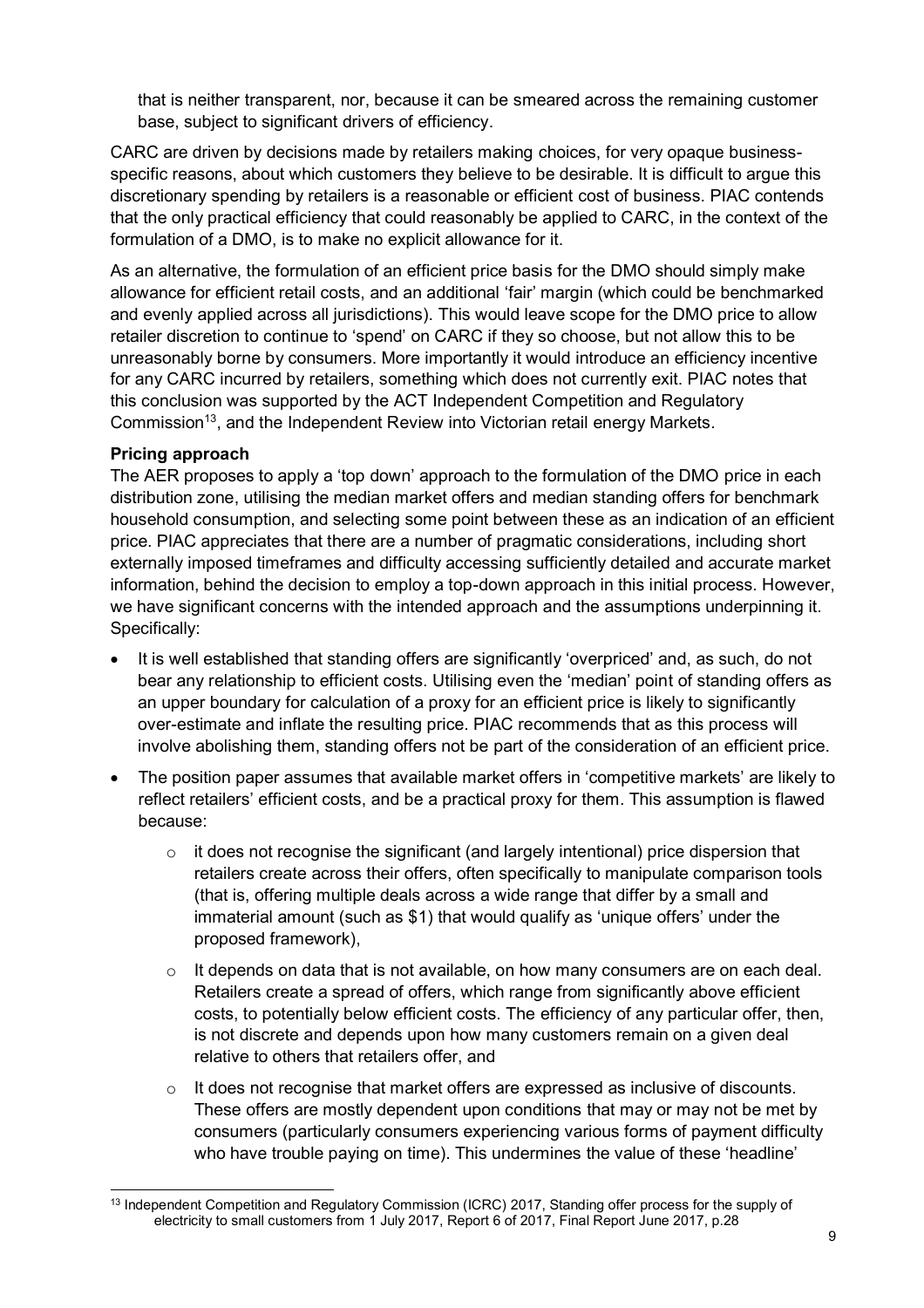prices as they are not necessarily a reflection of what consumers are actually paying. Additionally, the ACCC report and Independent report into Victorian retail markets also recognised that the quantum of the discounts that these deals involve do not relate to the efficient costs of meeting (or failing to meet) those conditions; for example, a 30% on-time payment discount is not related to the costs borne by the retailer should the customer not pay on time.

PIAC accepts that there is a time imperative in relation to the current process that is likely to make a 'top down' approach a matter of pragmatic necessity. However, bearing in mind the concerns raised, PIAC recommends that the flaws of this approach be explicitly recognised as part of this process, and that an initial 'top down' method be augmented by the following:

- That standing offers not be part of the top-down consideration at all,
- That market offers be utilised as the only basis for calculation of an indicative 'efficient price',
- That the market offers used be expressed including all discounts, and
- That the resulting median of all available market offers (including all discounts) be tested against a desktop estimation of an efficient or fair price (such as that proposed in the ACOSS submission to this process), that could be calculated by adding:
	- $\circ$  Wholesale energy costs this can be calculated by applying the premium of wholesale energy costs over wholesale spot prices that was observed in the AEMC's most recent price trends reports to a forecast of wholesale spot prices for 2018/19 that is based on ASXEnergy swap prices for 2018/19.
	- $\circ$  Costs of complying the Large-scale Renewable Energy Target (LRET) and Smallscale Renewable Energy Scheme (SRES) – which can be based on retailer's percentage obligations for 2018/19 and observed prices for Large-scale Generation Certificates (LGCs) and Small-scale Technology Certificates (STCs).
	- $\circ$  Network tariffs which can be based on published network use of system (NUOS) tariffs for each distribution area in the NEM.
	- o Network losses based on published loss factors.
	- $\circ$  Market fees, ancillary services costs and costs of complying with any relevant jurisdictional schemes - based on the AEMC's most recent prices trends reports.
	- $\circ$  Retail operating costs, and the retail margin, can be based on recent regulatory allowances.
		- The allowance for retail operating costs based on retail operating costs from IPART's 2013 review of regulated retail prices for 2013 to 2016, or ACIL Allen's analysis for the Queensland Competition Authority for 2015/6, or similar work, adjusting for inflation to 2018/19.
		- The allowance for the retail margin: This retail margin is from IPART's 2013 review of regulated retail prices for 2013 to 2016; it reflects a regulated allowance rather than an estimate of the retail margin that retailers are actually earning (as reported by the  $ACCC<sup>14</sup>$ ).
		- No specific allowance for CARC, and
- That this process involves an explicit commitment that subsequent processes for determining the DMO price will be carried out using a 'bottom up' approach, that has more scope for accuracy.

 <sup>14</sup> ACCC, Retail Electricity Pricing Inquiry- Final Report, June 2018, pp.145-147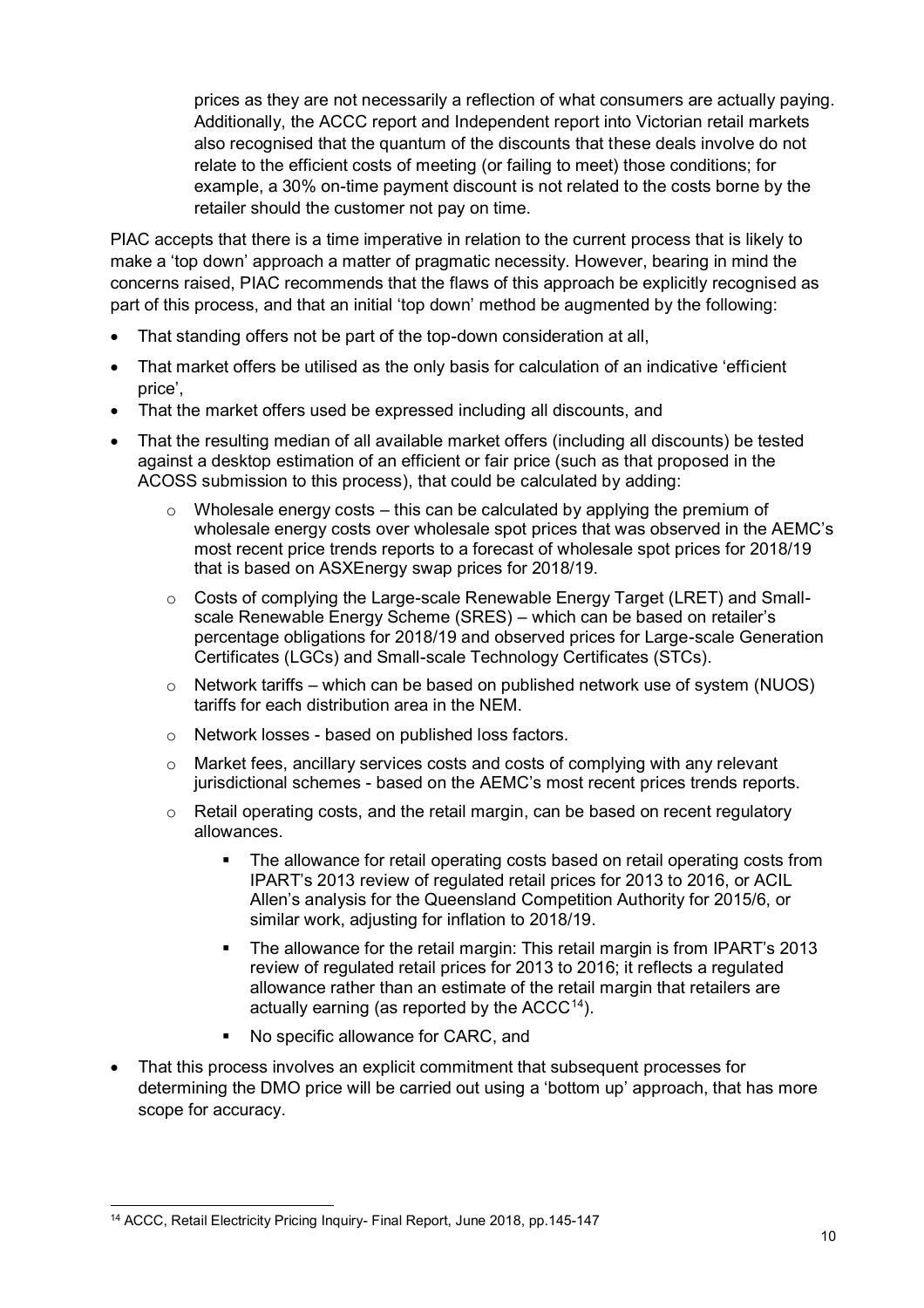## **Specifying the DMO**

PIAC recommends that the DMO and reference bill be expressed in both dollar terms for bill and as a c/kWh.

Expressing the DMO as a quarterly or annual bill (based on a single, or ideally several benchmark consumption points) will enable people to compare between offers.

Expressing the DMO also in c/kwh, may also provide a means for consumers to better estimate what their total bill might be at different times of the year (depending on their climate zone), and also to adjust for any potential differences in the way that different retail offers may split between fixed and usage charges.

## **Addressing the risks**

Critics of a default offer mechanism often cite the risk that such a mechanism will encourage consumer inertia. PIAC agrees that there is a likelihood that a significant proportion of consumers (any of the vast majority who regard electricity as an essential service for which they simply want to pay a fair price) may be encouraged to remain on the default offer. As set out in our framework for understanding consumers, PIAC contends that should be regarded as a positive outcome for all consumers if:

The default price is set as close to an efficient price as possible, to ensure that those consumers who remain on it, do so in the knowledge that they are paying a 'fair' price for their essential access to electricity.

PIAC recommends against regarding only to protect against the most egregious price impacts. Such an approach would have limited impact upon the large number of consumers who regard energy as an essential service, and would see many of them potentially remain on a default offer under the false assumption that they were being protected by a fair price. Such an approach would still allow for the continuation of a significant 'opaque' internal cross-subsidy between retail customers and would do little to address the significant detrimental impacts currently being experienced by many consumers.

• There is recognition that it is not merely 'standing offers' which are currently problematic, and that many consumers who currently appear to be on 'market offers' may still be on contracts which are priced significantly beyond any reasonable point of efficiency. The common retail practice of long or 'evergreen' retail contracts, in combination with 'benefit' periods which expire within the term of the contract, means that many consumers who appear to be, or assume they are on, a market offer, may be subject to conditions similar to those of a standing offer (without actually defaulting to a standing offer and being captured in those figures).

Accordingly, the provisions of any DMO should explicitly state that the DMO applies not only in all conditions where a consumer currently defaults to a standing offer, but in all conditions where the benefits of the offer that a consumer explicitly consented to, expire. This would address the significant confusion currently experienced by many consumers, while providing retailers with a further incentive to engage their customers.

• The choice to engage in the competitive market is genuinely retained as a choice, rather than a requirement. Where consumers are guaranteed a 'fair' price for electricity, they are able to engage in the retail market as and when they choose (similar to any other competitive market). This provides retailers with a strong incentive to innovate and create services and offers which are likely to draw consumers attention.

Because 'fair' price is guaranteed, it is true that there may be more limited scope for priceonly competition, though it will still be possible (with below cost honeymoon offers, 'all-youcan-eat' deals, bundling, peak demand rebate deals, etc). Importantly, the burden of risk and cost for engagement will be more evenly shared between consumers and retailers.